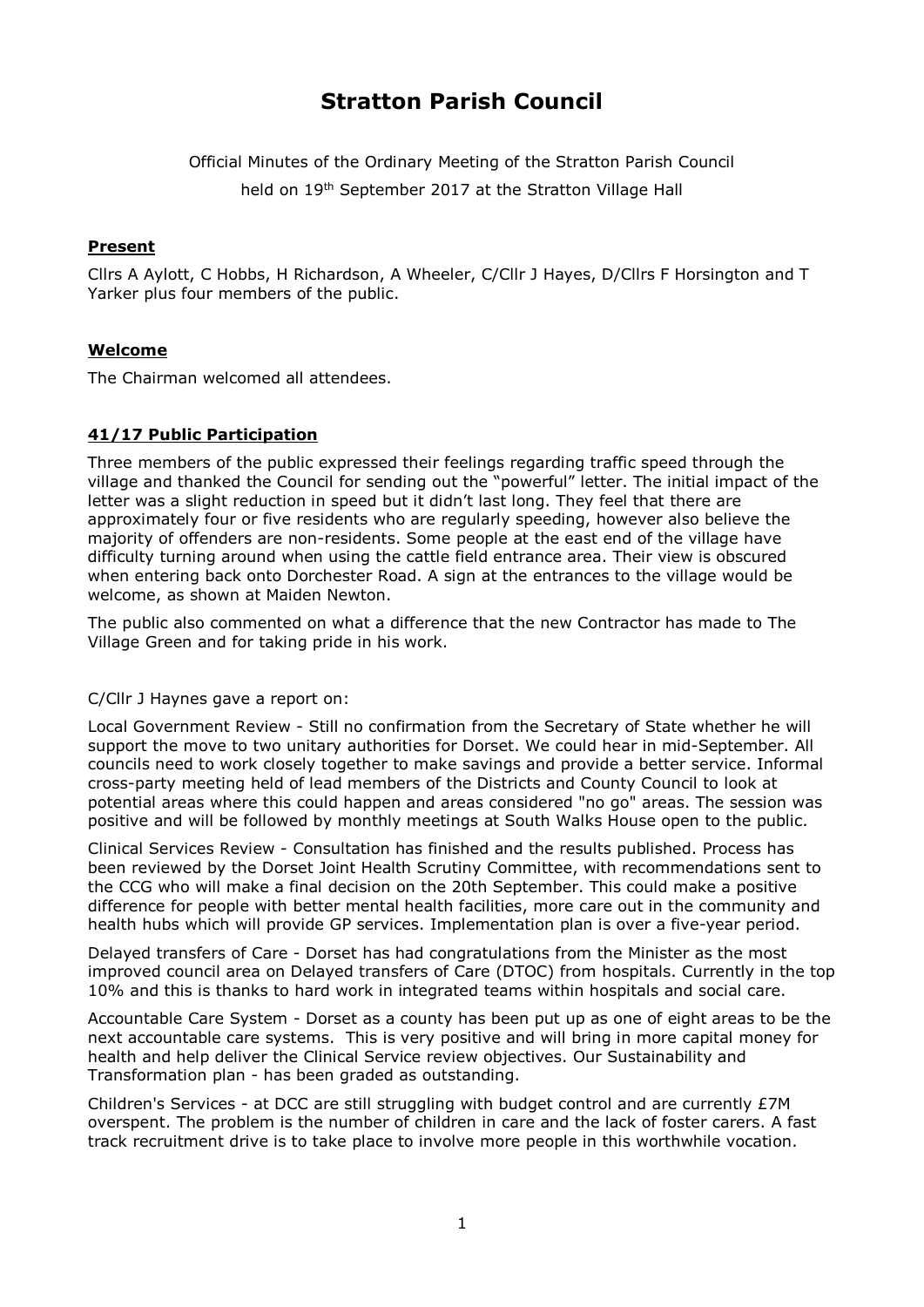Environment - We continue to be rewarded for the service provided by the Dorset Waste Partnership and our Highways teams. Have been awarded substantial funding to support our "Live Well" project to encourage people to take outdoor activity as part of a Public Health bid.

Temporary Ring and Ride Bus Service - Over the trial period, the take up was disappointing, with a loss of £150 per month. However, the popular days were Wednesdays and Fridays.

D/Cllr T Yarker reported that the District Council are advancing plans for developing Dorchester. An open day is planned to understand what the Council are thinking for Charles Street and Fairfield. Cllr C Hobbs commented that the width of car parking spaces is an issue.

D/Cllr F Horsington reported that the District Planning Committee are working on the local housing plan, with Charminster being a strong area for development

Cllr C Hobbs received complements from the Portland Brownie Leader for Stratton and the Village Hall's facilities available to the brownies during their stay in August.

#### **42/17 Code of Conduct/ Declaration of Interest**

The Chairman reminded the Council of the need for Councillors to declare if they had any interest in any of the items to be discussed in the agenda which had not already been entered in the Member's Register of Interests. Cllr H Richardson declared her interest in Section 137, otherwise no other declarations were made.

#### **43/17 Apologies**

Cllr P. Hallett advised that he was not able to attend due to illness.

#### **44/17 Minutes of the Ordinary Meeting of Stratton Parish Council held on 18th July**

The Chairman asked if there were any reasons why the minutes of the meeting of 18<sup>th</sup> July should not be signed as a true record. All Councillors agreed the minutes and the Chairman duly signed and dated the minutes.

#### **45/17 Matters Arising**

- a) Items 28/17b, 20/17 Beacons of Light 11th November 2018 The Council have registered their interest with the Battle's Over - A Nations Tribute. Further information should be received during January 2018.
- b) Item 28/17c, 96/16c, 80/16c, 63/16 Red Telephone Box The telephone box has been cleaned, repaired and is to be retained.
- c) Item 28/17d, 100/16a Dead Trees overhanging the Playing Field Work was completed on the 7th and 8th August.
- d) Item 36/17b Section 137 financial donations for voluntary groups The deadline for applications is the end of September.
- e) Item 36/17c Christmas Carol Arrangements The Carols are booked for the Friday  $15<sup>th</sup>$  December, the Durnovaria Silver Band, The Saxon Arms and the Village Hall are booked.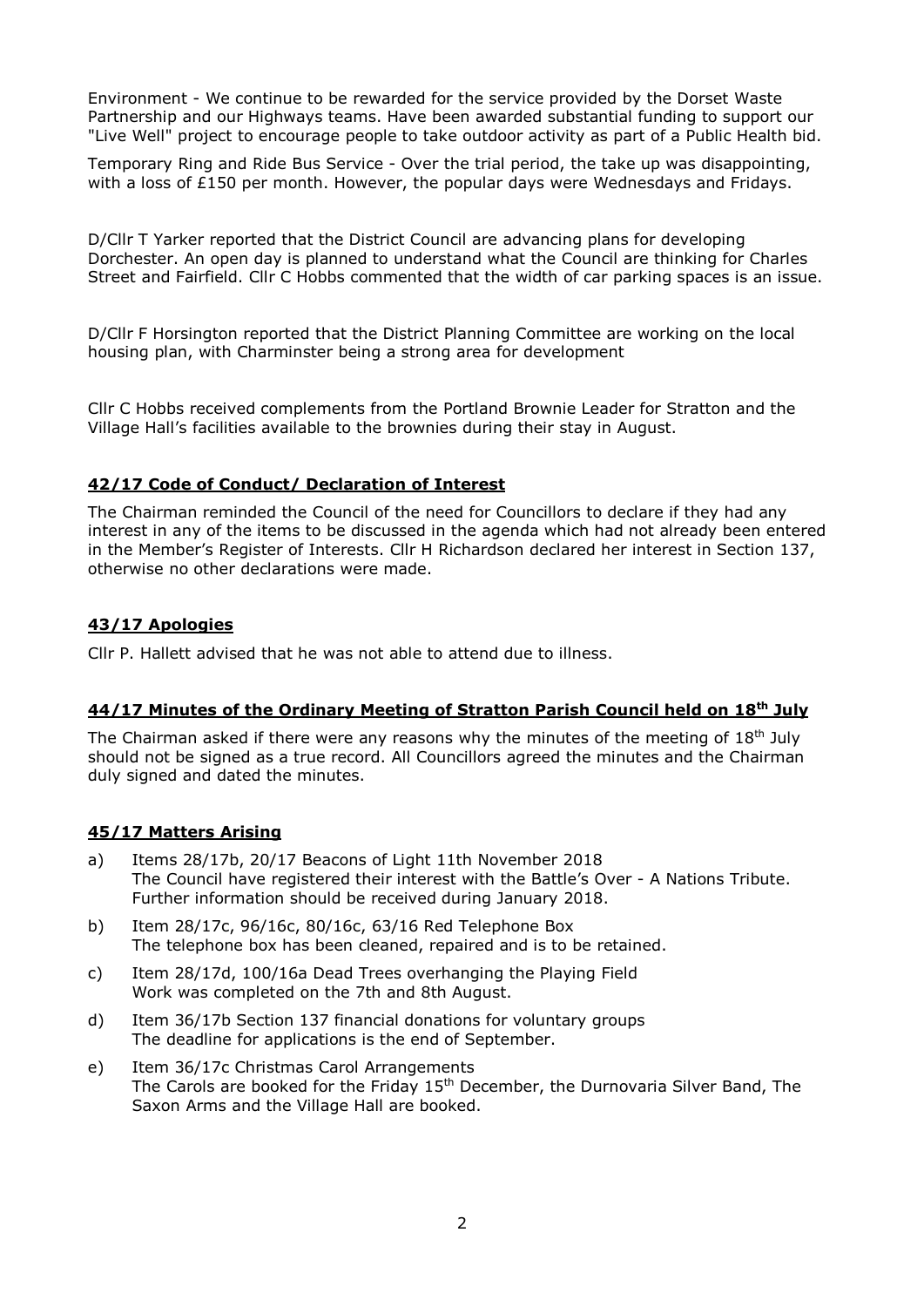#### **46/17 Finance**

#### a) 2016/2017 Audit

The External Audit Report for 2016/17 has been received and raised two issues regarding the governance arrangements of the Council. These issues are:

#### Internal Auditor's Report

The issue - the Internal Auditor's findings were not reported to the Council.

It was confirmed that the Internal Auditors verbal comments had been reported at the 18th July Meeting (Minute 29/17). This meeting however, was after the documents had been submitted to the External Auditor, so as such no confirmation could be given that the comments had been reported to the Council at the time of the documents submission.

#### Minuting of External Auditor's Report – Action Plan not produced

The issue - It is noted that whilst the Council have recorded in the minutes the closure of the audit for the year ended  $31<sup>st</sup>$  March 2016, it has not specifically recorded the details of the issues raised in the audit and a proposed action plan to address the issues raised.

The Council accepted the comment made, and would ensure that the Internal and External Auditor Reports were correctly reported and recorded in the minutes with any actions plans if required.

An action plan has been made to cover the potential late banking of cheques or cash in the event of the illness to the responsible financial officer. Cover will be provided by the Chairman and/or Vice-Chairman to ensure the prompt banking of the Councils assets in the event of the responsible financial officer being ill.

The External Audit Report for 2016/17 was accepted by the Council and the two issues noted.

b) Income and Expenditure

## **Accounts to 19th September 2017**

Monies in the Village Green account cannot be used for any other purpose

| <b>Account</b> | Parish   | V/Green   | <b>Parish Plan</b> | <b>VAT</b> | <b>Balance</b> |
|----------------|----------|-----------|--------------------|------------|----------------|
| Balance b/f    | 8,754,71 | 35,080.94 | 557.94             | 229.00     | 44,164.59      |
| Receipts       |          |           | 300.00             |            | 300.00         |
| Payments       | 682.51   | 594.33    | 20.00              | 51.47      | 1,348.31       |
| Balance c/f    | 8,072.20 | 34,486.61 | 837.94             | 280.47     | 43,116.28      |

#### **PAYMENTS IN**

| <b>SSFC Donation</b> |    | 300.00  |
|----------------------|----|---------|
| <b>TOTAL</b>         | f. | -300.00 |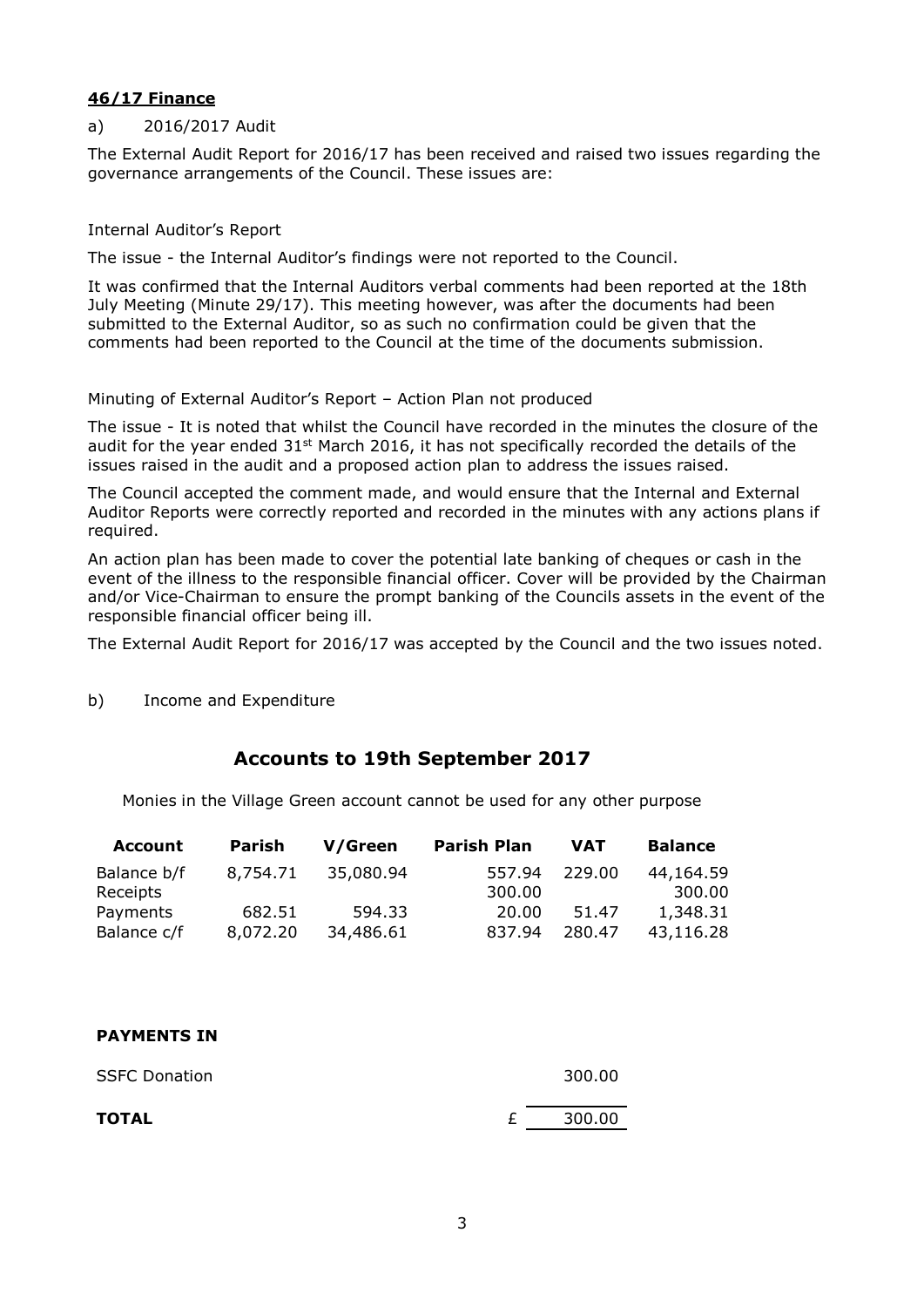## **PAYMENTS OUT**

| DAPTC Training (Cllr Wheeler)                       | 65.00    |
|-----------------------------------------------------|----------|
| Harrisons Packaging (Doggie Bags)                   | 33.59    |
| Wood Stain and materials (provided by Cllr Hallett) | 100.00   |
| Kevin Kirk (Ash Hill Bus Shelter)                   | 70.00    |
| <b>DAPTC Subs</b>                                   | 212.90   |
| Wessex Grounds Services - Jul                       | 155.20   |
| <b>Village Hall</b>                                 | 50.62    |
| Kevin Kirk (Village Green Grass Cut) - Aug          | 90.00    |
| DCC Waste (paid to March 2018)                      | 81.00    |
| The Chalk Stream                                    | 20.00    |
| BDO (2016/17 audit)                                 | 120.00   |
| Kevin Kirk (Village Green Grass Cut) - Aug          | 90.00    |
| Kevin Kirk (Village Green Grass Cut) - Sep          | 90.00    |
| Kevin Kirk (Village Green Hedges) - Sep             | 195.00   |
| Cancelled cheque - St Johns No 872                  | $-25.00$ |
| <b>TOTAL</b>                                        | 1,348.31 |

c) Budget Monitoring The budget monitoring position was circulated and we have year-end variations for the grass cutting and training, although the year-end spend will be within budget.

d) Signatory Changes for Accounts The change of signatories for the Lloyds Bank Current Accounts has been completed.

#### **47/17 Bus Service (212) alternative arrangements update**

Cllr H Richardson and Cllr A Aylott have been heavily involved with various meetings and discussions with regard to the withdrawal of the 212 services and the temporary Ring & Ride service. It is left with the Parish Councils to work together to provide their transport service, if required. Stratton and Frampton Parish Councils have been discussing various options and joint opportunities in producing a transport service of some kind. However, with passenger numbers of 2 or 3 from each village on 2 days a week, providing a service is unlikely to be cost effective.

A proposal worth considering is expanding the Chalk Stream Car Service currently run from Sydling St Nicholas, for this to work satisfactory would require extending the team of dedicated voluntary drivers.

The Council discussed and decided on three options:

- a) Does the Council wish to continue using the Ring & Ride bus service for two days a week? The Council did not wish to enter such a scheme as the costs were unknown and likely to escalate. Unanimous decision to reject this option.
- b) Should the Council setup their own voluntary transport service? As there were no volunteers to help administer the temporary Ring & Ride service, it is highly unlikely there would be any volunteers to run a Stratton service. Unanimous decision to reject this option.
- c) Should the Council to discuss with Frampton Parish Council and the Chalk Stream Car Service to have a combined voluntary car service? The Council agreed it was worth pursuing, with a unanimous decision to explore this option.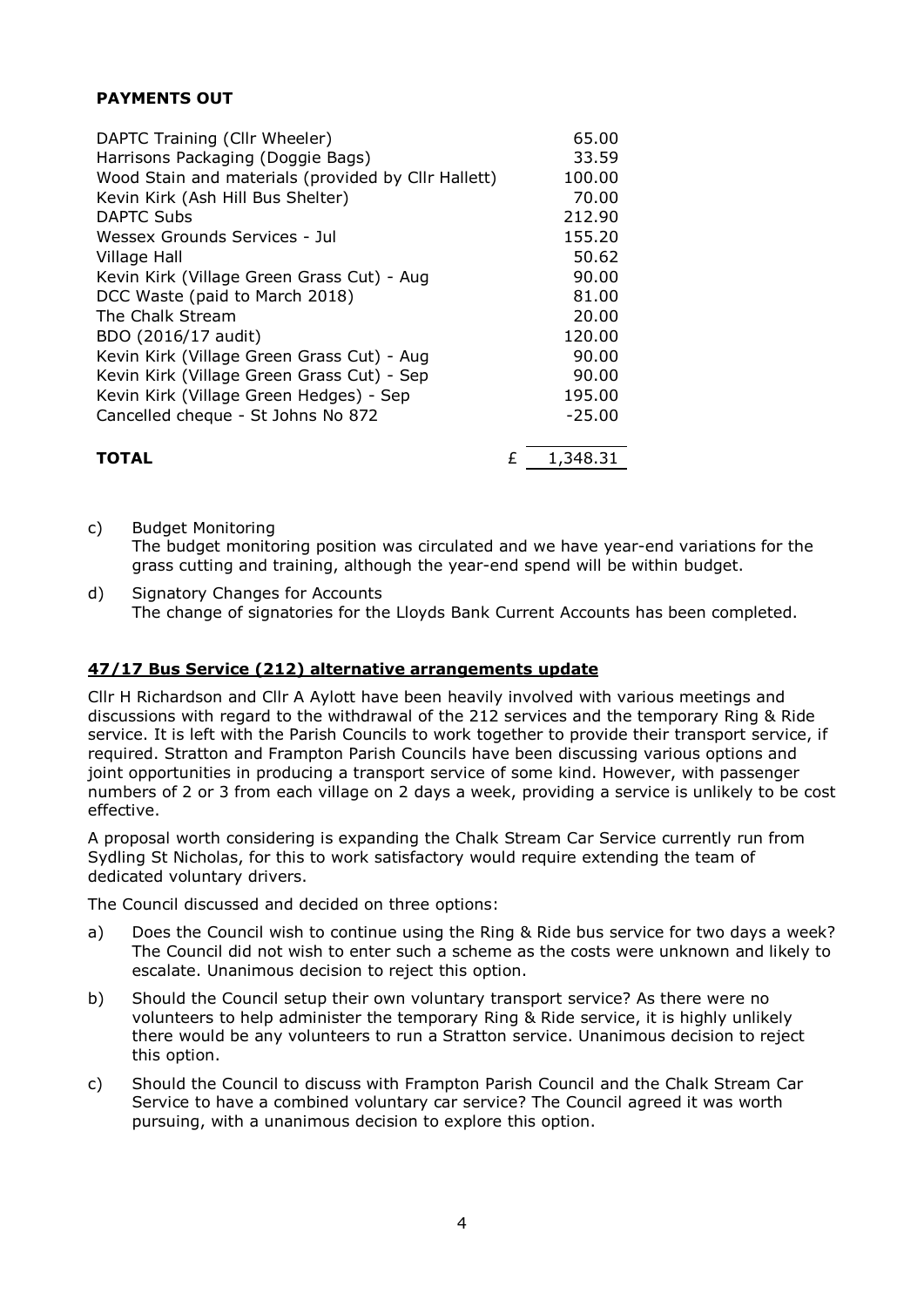## **48/17 Speed of Traffic Update**

A letter has been distributed to all households within Stratton, putting across the hard message to reduce speed within the village. Discussions are in hand with The Saxon Arms to promote speed reduction with their customers. The Council have other approaches to consider.

#### **49/17 General Maintenance**

- a) Review of the Maintenance List
	- I. The children's play equipment and the Play area fence have been repaired.
	- II. The hedges and trees at the West end of the village are under the control of Highways, who will be contacted to see if they will cut back the hedges and trees.
	- III. The hedges over hanging the footway from Sawyers Lane to the main road belong to householders who back onto this lane. The owners of the old village hall will be asked if they could trim their hedges, although it is appreciated that they have only recently moved in.
	- IV. The hedges alongside the Village Green are being done in stages as part of the Maintenance Contract.
- b) Maintenance Contract

A draft of the revised contract has been written, further amendments likely before being distributed to Councillors for comment. It is proposed to split the contract, one covering the Village Green and the other for the recreation field.

c) The Mrs Jackson memorial bench has been removed, ready for the new donated bench to be installed. No dates yet set for work on the Almshouse's bench or the Jubilee bench.

## **50/17 Planning Matters**

a) Planning Consultations WD/D/17/001811 Dorchester Rd, Grimstone and WD/D/17/001929 Land adjacent to 72 Dorchester Rd were circulated to Councillors prior to the meeting for comment. WD/D/17/001811 – no objection WD/D/17/001929 – raise a general comment about a concern for easement and access rights for local house-owners The Parish Clerk to enter comments on the Dorset For You Planning Applications website as per the new process.

b) An updated draft version of the planning process was circulated to the Councillors.

## **51/17 Parish Plan**

The outcome of the parish plan review came up with the following actions:

- a) A summary of the Council meetings to be written up for entry in the Chalk Stream, Cllr C Hobbs to coordinate.
- b) A bonfire safety article to be written however W.D.D.C. may have a suitable pamphlet, Cllr C Hobbs to obtain copies if possible.
- c) Cllr A Wheeler is to write to the Village Hall Management Committee requesting an update on the Village Hall maintenance.

## **52/17 Highways**

Phase 2 of the cycleway is due to start soon, however the start date is unknown.